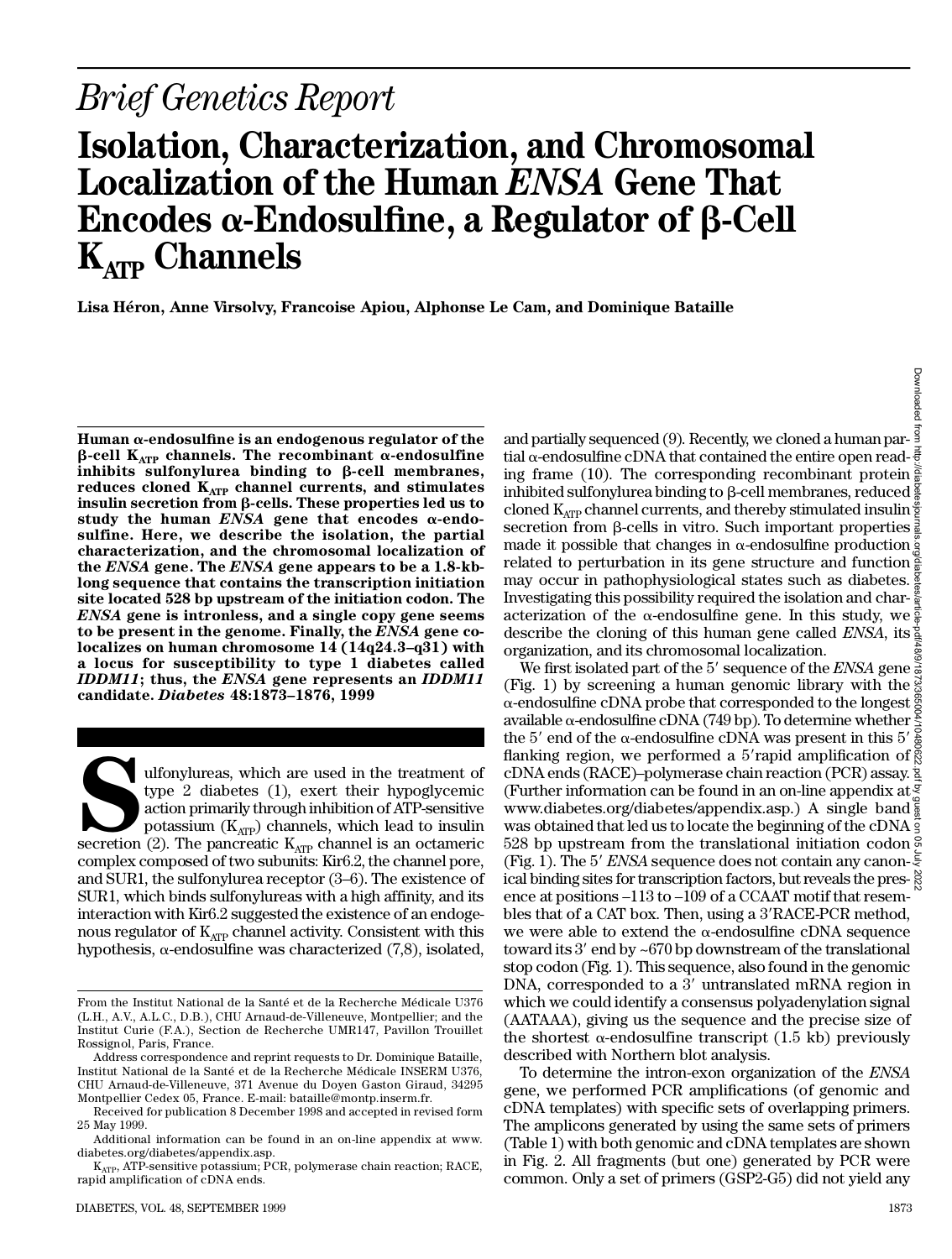| $-228$  |                                                                                           |    |    |   |   |   |    |   |   |   |             |   |   |    |   |                                                                                          |    |    |   | ctccagaaagaatacaacatttttactgaagaaatgatgagaaatgaggttgaaatatttgttacagg -161                   |                  |
|---------|-------------------------------------------------------------------------------------------|----|----|---|---|---|----|---|---|---|-------------|---|---|----|---|------------------------------------------------------------------------------------------|----|----|---|---------------------------------------------------------------------------------------------|------------------|
|         |                                                                                           |    |    |   |   |   |    |   |   |   |             |   |   |    |   |                                                                                          |    |    |   | -160 assotattttgtaecaatgatotattttaatattaaganassacagoomatttaacactgaactaggggattagggtga -B1    |                  |
|         |                                                                                           |    |    |   |   |   |    |   |   |   |             |   |   |    |   |                                                                                          |    |    |   | -80 ttgctataatcaagaagattaatgtgactttcaaggtoctcatgaatgoccaacctacaaagctatggcgcccataatca -1     |                  |
|         |                                                                                           |    |    |   |   |   |    |   |   |   |             |   |   |    |   |                                                                                          |    |    |   | ] ctgtttatataaggamaagtggacagtttaggamitcacagtgttggmatactgmataagtgdtaggttggmtatagmat 80       |                  |
|         |                                                                                           |    |    |   |   |   |    |   |   |   |             |   |   |    |   |                                                                                          |    |    |   | 81 aagtgctaggttggtaasttagasgacactctagtttgtagasaatattaatctggttgaastccaastgagstatsttt 160     |                  |
|         |                                                                                           |    |    |   |   |   |    |   |   |   |             |   |   |    |   |                                                                                          |    |    |   | [6] ttotatattacataagaagttagtacaaaatggagagtocataaagttaamaattaaattcattaaatgaattccaaagc 240    |                  |
|         | 241 aastatattgassaanttaatamaatttamaantatgetetgaateenstapppgttaaneemassestgeteette 320     |    |    |   |   |   |    |   |   |   |             |   |   |    |   |                                                                                          |    |    |   |                                                                                             |                  |
|         | 321 ggactgttattgctgttgttgtcattgccattattttactmmacctatactgttgmmaagccagaacaggggcaaaggccg 400 |    |    |   |   |   |    |   |   |   |             |   |   |    |   |                                                                                          |    |    |   |                                                                                             |                  |
|         |                                                                                           |    |    |   |   |   |    |   |   |   |             |   |   |    |   |                                                                                          |    |    |   | 401 ccattttaactgagcaaccctagtgataggagccgaagcagcagcgaggttgtccccgtttcccctcccccttcccttc 480     |                  |
|         |                                                                                           |    |    |   |   |   |    |   |   |   |             |   |   | s. | ۰ |                                                                                          | ۰  | ×. | r | 481 terggttgertteregggererttararteraragtereggtreeger ATG TCC CAG AAA CAA GAA GAG 552        | я                |
|         |                                                                                           | ,  | А  | к | r | v | c  | r | r | к | ۰           | D |   | ۰  | ĸ | ĸ                                                                                        | x. | ٥  | ı |                                                                                             | 612<br>38        |
| 29.9    |                                                                                           | ×  |    | А |   |   |    |   |   |   |             | ĸ | ٠ |    | Ř | 613 CCT GAG AGA GCT GAA GAG GCA AAG CTA AAG GCC AAA TAC CCA AGC CTA GGA CAA AAG CCT      |    | ā  |   |                                                                                             | 672<br>48        |
| 49.0    |                                                                                           | ۵  |    | Ð |   |   |    | ĸ |   | ı | ٥           | ٠ | ű | ۰  | ĸ | 673 GGA GGC TCC GAC TTC CTC ATG ANG AGA CTC CAG AAA GGG CAA AAG TAC TTT GAC TCA GGA<br>٧ |    | ٠  |   |                                                                                             | 732<br>68        |
| 69 D    |                                                                                           |    |    | ĸ | ۰ | ĸ |    | × |   | ĸ | и           | × | ۰ | L  | Р | 733 GAC TAC ANC ATG GCC AAA GCC AAG ATG AAG AAT AAG CAG CTG CCA AGT GCA GGA CCA GAC<br>s | ٠  | G  |   | ъ                                                                                           | 792<br>$\bullet$ |
| 89 X    |                                                                                           | ×  | t. | u | Ŧ | ۵ | a  | и | н |   | ٠           | ٠ | ۰ | Ð  | Ł | 793 ANG ANC CTG GTG ACT GGT GNT CAC ATC CCC ACC CCA CAG GNT CTG CCC CAG AGA ANG TCC<br>ъ | ۰  | R  | x | s                                                                                           | 852<br>108       |
| 109.8   |                                                                                           | ı. |    | ÷ | 戈 | ĸ | t. | ۰ | ۵ | a | $\mathbf o$ | v | ж |    |   |                                                                                          |    |    |   | 853 TCG CTC GTC ACC AGC AAG CTT GCG GGT GGC CAA GTT GAA TGA tostgeecogggetstgesagats 918    | 122              |
|         |                                                                                           |    |    |   |   |   |    |   |   |   |             |   |   |    |   |                                                                                          |    |    |   |                                                                                             |                  |
|         |                                                                                           |    |    |   |   |   |    |   |   |   |             |   |   |    |   |                                                                                          |    |    |   | 999 aggtggotogggtgtgggotggagaggcagaagcootttootgttggtgtoccagcacatggadooctttgggotgagcac 1078  |                  |
|         |                                                                                           |    |    |   |   |   |    |   |   |   |             |   |   |    |   |                                                                                          |    |    |   | 1079 caaqaccttgaacatcatttttttttattacatacgagcagctaaagaggcttcaaatctaagasctgaattatstgtgag 1158 |                  |
|         |                                                                                           |    |    |   |   |   |    |   |   |   |             |   |   |    |   |                                                                                          |    |    |   | 1159 seemagesetgeesgestitetseteettigesettitesegigitetssigtatiitgaessigtigtamgigitiseen 1238 |                  |
|         |                                                                                           |    |    |   |   |   |    |   |   |   |             |   |   |    |   |                                                                                          |    |    |   |                                                                                             |                  |
|         |                                                                                           |    |    |   |   |   |    |   |   |   |             |   |   |    |   |                                                                                          |    |    |   | 1319 taadtittoodogagaaaagtgttaacattgagactctggoodoggattggtatcttctatgaagatggatactgatgg 1398   |                  |
|         |                                                                                           |    |    |   |   |   |    |   |   |   |             |   |   |    |   |                                                                                          |    |    |   | 1399 gigacattgammadggcctgctttccnaatgtggttagatgtmattggttagccccagacttgggctagagcagaaggca 1478  |                  |
|         |                                                                                           |    |    |   |   |   |    |   |   |   |             |   |   |    |   |                                                                                          |    |    |   | 1479 taggócsgögtgyttattgótstatgtgttacsgaoctcggttctcattasagtatttattggcagssaanssaansta 1558   |                  |
| 1559 aa |                                                                                           |    |    |   |   |   |    |   |   |   |             |   |   |    |   |                                                                                          |    |    |   |                                                                                             | 1560             |
|         |                                                                                           |    |    |   |   |   |    |   |   |   |             |   |   |    |   |                                                                                          |    |    |   |                                                                                             |                  |

amplification product with a cDNA template, but gave a fragment of the expected size (~650 bp) from genomic DNA. This further confirmed the presence of a transcription initiation site previously mapped within this fragment. The complete identity between sizes and sequences of the other genomic and cDNA-derived amplicons established the lack of introns at least within the part of the *ENSA* gene encompassing the transcription initiation site, the 5' flanking region, the coding sequence, and the 3' untranslated *ENSA* gene region described in this study. This appears to rule out the possibility that the two transcripts previously identified (10) could arise from a common alternately spliced precursor. Since we could detect a single transcription initiation site in our study, the use of two different polyadenylation signals might explain the existence of these two different mRNA species. The 3' untranslated region that we have sequenced contains a polyadenylation site sequence and led us to determine the sequence of the short transcript found in human brain. Concerning the longest transcript, a consensus site would be present in the extreme 3' region that we did not obtain in our study, even performing 3'RACE-PCR from human muscle RNA. The *ENSA* gene seems to be transcribed at rather low levels in many tissues (10); this is a typical feature of so-called housekeeping genes, which generally lack a consensus TATA box (11,12). This also seems to be the case for the *ENSA* gene, since the CCAAT motif described is located 113 bp from the transcription initiation site (gener-

FIG. 1. Nucleotide sequence of the *ENSA* gene **and predicted amino acid sequence of human**  a**-endosulfine. Both nucleotide and amino acid numbers are indicated. The transcription initiation site is assigned the position +1, the ATG start codon is at position +529, and the TGA stop codon is marked by an asterisk. A putative CCAAT box is written in bold charac**ters. The sequence of *ENSA* was deposited **with the European Molecular Biology Laboratory (EMBL)/GenBank database accession no. A J 0 1 0 9 6 6.**

ally CCAAT boxes are found at positions –80 to –100). Although rather unusual, the *ENSA* proximal 5' flanking region is not unique; it resembles the rat T-kininogen gene promoter, that also lacks all those classical transcriptional elements (13).

To estimate whether the *ENSA* gene is present as several copies in the human genome, Southern blotting analysis was

Location of primers used for PCR in the *ENSA* sequence

| Primer/direction | Position*          |  |  |  |  |  |
|------------------|--------------------|--|--|--|--|--|
| 16/sense         | $+529$ to $+547$   |  |  |  |  |  |
| 17/antisense     | $+891$ to $+876$   |  |  |  |  |  |
| 20/sense         | $+401$ to $+423$   |  |  |  |  |  |
| 21/antisense     | $+1151$ to $+1130$ |  |  |  |  |  |
| GSP1/antisense   | $+552$ to $+525$   |  |  |  |  |  |
| GSP2/antisense   | $+451$ to $+430$   |  |  |  |  |  |
| GSP3/sense       | $+972$ to $+995$   |  |  |  |  |  |
| GSP4/sense       | $+1067$ to $+1091$ |  |  |  |  |  |
| $22$ /sense      | $+1160$ to $+1180$ |  |  |  |  |  |
| 23/antisense     | $+1543$ to $+1512$ |  |  |  |  |  |
| $G+1$ /sense     | $+338$ to $+364$   |  |  |  |  |  |
| G5/sense         | $-194$ to $-167$   |  |  |  |  |  |

\*Nucleotide position +1 represents the transcription initiation site shown in Fig. 1.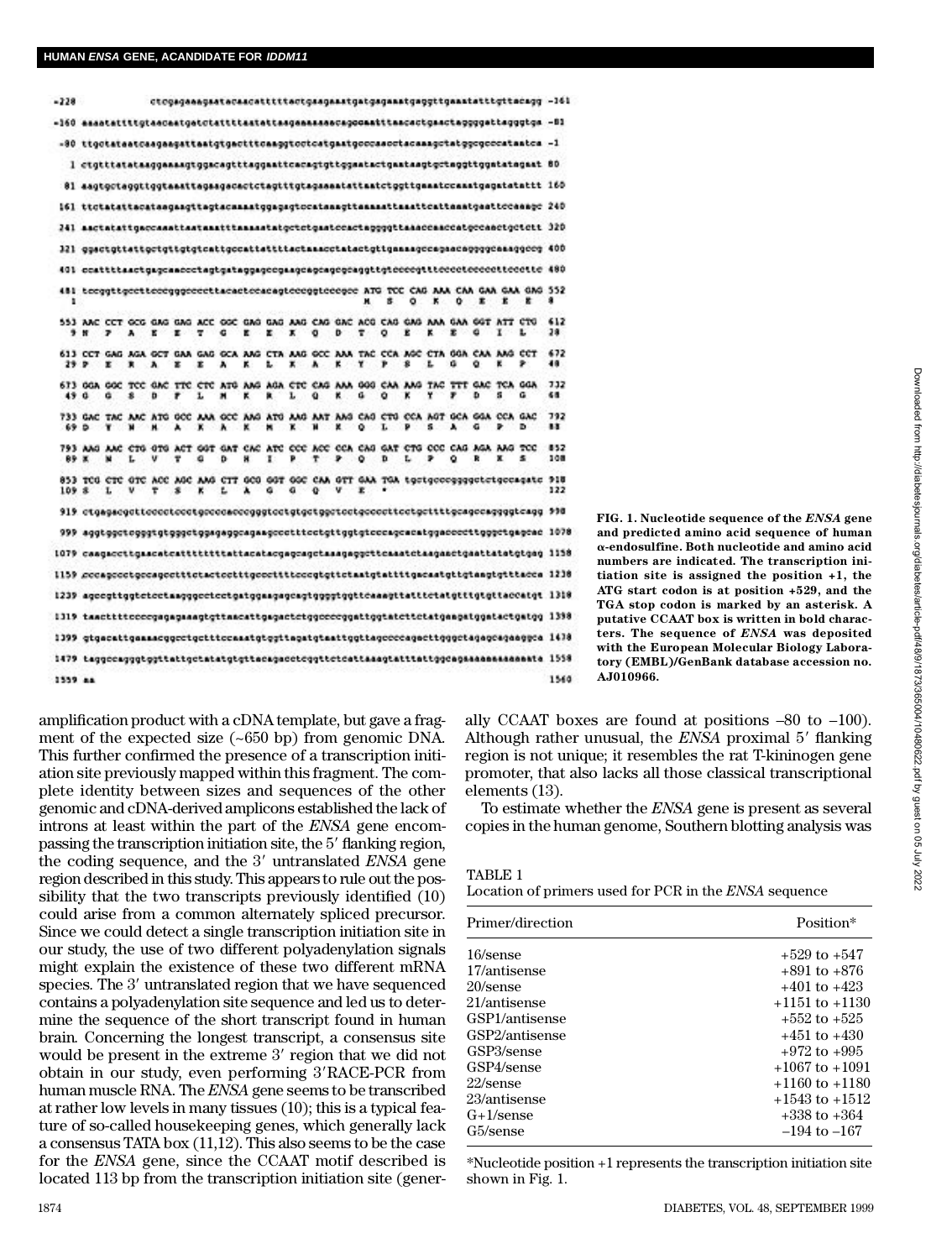

**FIG. 2.** a**-Endosulfine PCR amplified products generated with cDNA (1) and genomic DNA (2) templates. MW1, MW2, and MW3 represent 123-bp, 100-bp, and**  1-kb ladders, respectively (Life Tech**nologies molecular weight markers). Location of the primer sets used in PCR is indicated in Table 1.**

carried out. Hybridization of the full-length  $\alpha$ -end osul fine cDNA probe (position  $+401$  to  $+1151$  with regard to Fig. 1) to restriction fragments generated by digesting human genomic DNA with four different enzymes revealed a rather simple pattern. (Further information can be found in an on-line appendix at www.diabetes.org/diabetes/appendix.asp.) Indeed, single fragments were observed with  $BamHI$ ,  $HindIII$ , and *SacI*, and three hybridizing fragments were obtained with *EcoRI* digestion. These results suggest that a single copy of the *ENSA* gene is present in the human genome.

Fluorescence in situ hybridization (Fig. 3), performed with the  $\alpha$ -endosulfine probe, revealed recurrent simple and double spots on human chromosome 14 (band 14q24.3–q31). Of 30 metaphases, 60% exhibited at least one spot on this posi-

tion (38% of the spots were on band 14q24.3, 62% were on either the distal part of band 14q24.3 or band 14q31). It is of particular interest to note that the *ENSA* gene and a locus for  $\frac{8}{5}$ susceptibility to type 1 diabetes referred to as *IDDM11* (14) $\frac{8}{2}$ have the same chromosomal localization. Thus, the  $E\overline{NSA}$   $\frac{3}{2}$ gene is a possible *IDDM11* candidate. In addition, it should be recalled that the logarithm of odds score for *IDDM11* represents the strongest reported evidence for the linkage of type  $\frac{5}{8}$ 1 diabetes susceptibility to a non-HLA region of the genome  $\frac{\infty}{2}$ (14). Since the *ENSA* gene product  $\alpha$ -endosulfine is considered  $\frac{3}{8}$ (10) to be a regulator of the β-cell K<sub>ATP</sub> channels that control  $\frac{8}{9}$ insulin secretion (2), it is tempting to speculate that mutations  $\frac{5}{8}$ in the *ENSA* gene in some type 1 diabetic patients may render the K<sub>ATP</sub> channel inoperative, thereby preventing insulin Downloaded from http://diabetesjournals.org/diabetes/article-pdf/48/9/1873/365004/10480622.pdf by guest on 05 July 2022